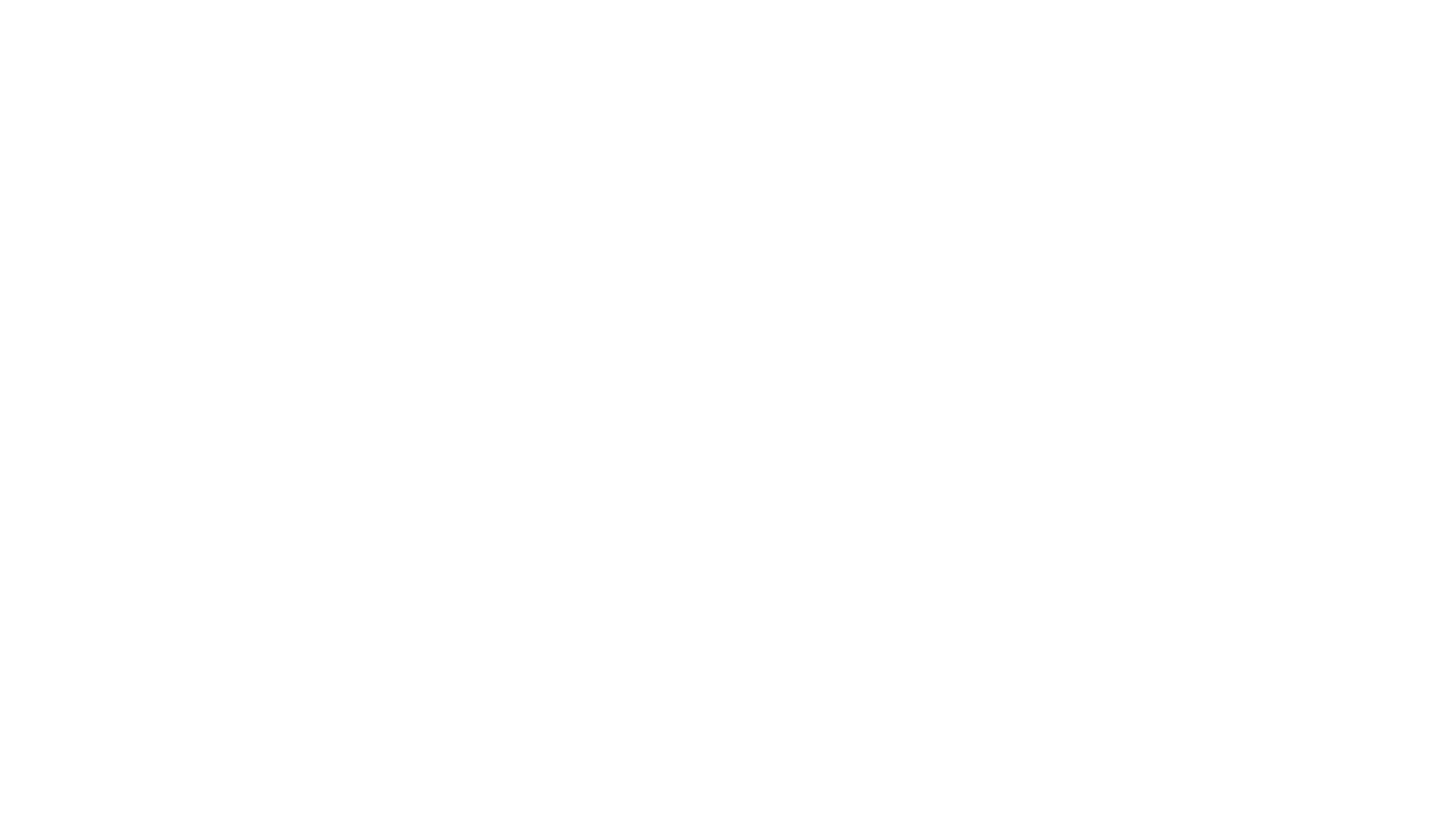### **Starter Pack #3 Director Kit \$ 599.95 RETAIL VALUE \$854.88 BV=185**

If you are a serious business owner who understands the need for product inventory to build your business ... This pack is for you!... INCLUDED

- (3) 1000 mg Tincture
- (3) 30 Day Capsules
- (3) Relief Cream
- (3) Gummies (30ct)
- Welcome Kit
- My Back Office Pro 1st Year

## Simple Bonus=\$100

Product containers may vary from image

#### **Save over \$250!** 167.00  $AE$ **SEACTIO** FSE **R SHACTIO** Gummie Full Spectrum Extrac Gummies

 $300 - 10$ 

**IEACTION** 

**SHACTIC** 

Gummies 100 vs. 10 vs.

300

167.00

# **Save nearly \$340!**

**SEAC** 

Gumm

**REACTION** 

**AEACTIO** 

ЯЕ

aumm 300 vs. 10 vs

**Starter Pack #4 Entrepreneur Kit \$ 799.95 RETAIL VALUE \$1139.84** BV=235

ЯF

**REACT** 

If you are a serious business owner who understands the need for product inventory to build your business ... This pack is for you!...

INCLUDED

- (4) 1000 mg Tincture
- (4) 30 Day Capsules
- (4) Relief Cream
- (4) Gummies (30ct)
- Welcome Kit
- My Back Office Pro 1st Year

Simple Bonus=\$200

Product containers may vary from image